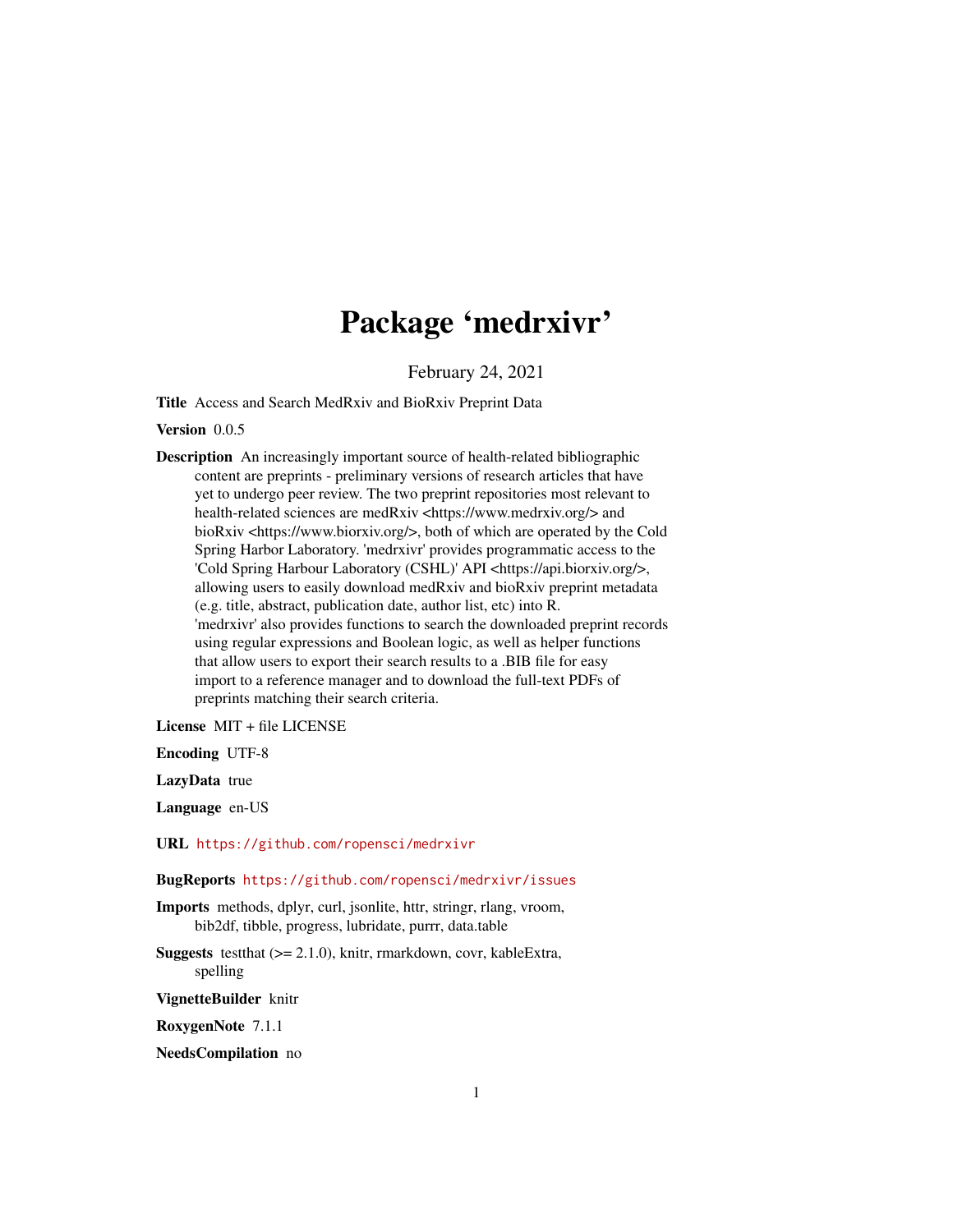<span id="page-1-0"></span>Author Luke McGuinness [aut, cre] (<https://orcid.org/0000-0001-8730-9761>), Lena Schmidt [aut] (<https://orcid.org/0000-0003-0709-8226>), Tuija Sonkkila [rev], Najko Jahn [rev]

Maintainer Luke McGuinness <luke.mcguinness@bristol.ac.uk>

Repository CRAN

Date/Publication 2021-02-24 17:20:03 UTC

### R topics documented:

| Index |  |
|-------|--|

medrxivr *medrxivr: Accessing medRxiv and bioRxiv preprint data from R*

#### Description

The medrxivr package enables users to access data on preprints in the medRxiv and bioRxiv preprints repositories, both of which are run by the Cold Spring Harbour Laboratory.It also provides functions to search the preprint data, export it to a .bib file, and download the PDFs associated with specified records.

<span id="page-1-1"></span>

| mx_api_content | Access medRxiv/bioRxiv data via the Cold Spring Harbour Laboratory |
|----------------|--------------------------------------------------------------------|
|                | API                                                                |

#### Description

Provides programmatic access to all preprints available through the Cold Spring Harbour Laboratory API, which serves both the medRxiv and bioRxiv preprint repositories.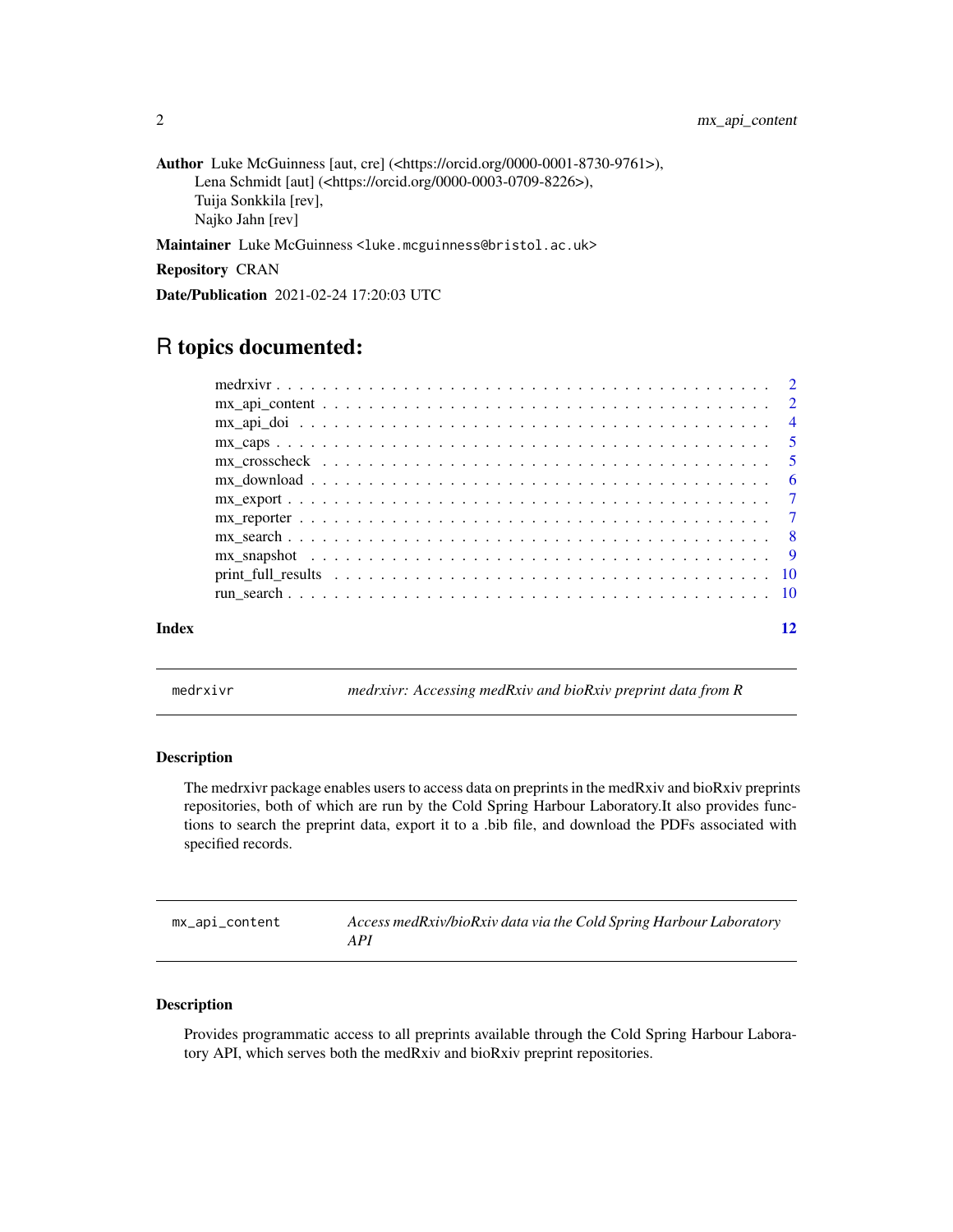<span id="page-2-0"></span>mx\_api\_content 3

#### Usage

```
mx_api_content(
  from_date = "2013-01-01",
  to_date = as.character(Sys.Date()),
  clean = TRUE,
  server = "medrxiv",
  include_info = FALSE
\mathcal{L}
```
#### Arguments

| $("2013-01-01")$ , ~6 months prior to earliest preprint registration date.                                                                                                                                                                                                                                                                                                                                                                |
|-------------------------------------------------------------------------------------------------------------------------------------------------------------------------------------------------------------------------------------------------------------------------------------------------------------------------------------------------------------------------------------------------------------------------------------------|
| Latest date of interest, written as "YYYY-MM-DD". Defaults to current date.                                                                                                                                                                                                                                                                                                                                                               |
| Logical, defaulting to TRUE, indicating whether to clean the data returned by<br>the API. If TRUE, variables containing absolute paths to the preprints web-page<br>("link_page") and PDF ("link_pdf") are generated from the "server", "DOI", and<br>"version" variables returned by the API. The "title", "abstract" and "authors"<br>variables are converted to title case. Finally, the "type" and "server" variables<br>are dropped. |
| Specify the server you wish to use: "medrativ" (default) or "biorxiv"                                                                                                                                                                                                                                                                                                                                                                     |
| Logical, indicating whether to include variables containing information returned<br>by the API (e.g. API status, cursor number, total count of papers, etc). Default<br>is FALSE.                                                                                                                                                                                                                                                         |
|                                                                                                                                                                                                                                                                                                                                                                                                                                           |

#### Value

Dataframe with 1 record per row

#### See Also

Other data-source: [mx\\_api\\_doi\(](#page-3-1)), [mx\\_snapshot\(](#page-8-1))

#### Examples

```
if(interactive()){
mx_data < -mx_api_count(intfrom_data = "2020-01-01",to_date = "2020-01-07")
}
```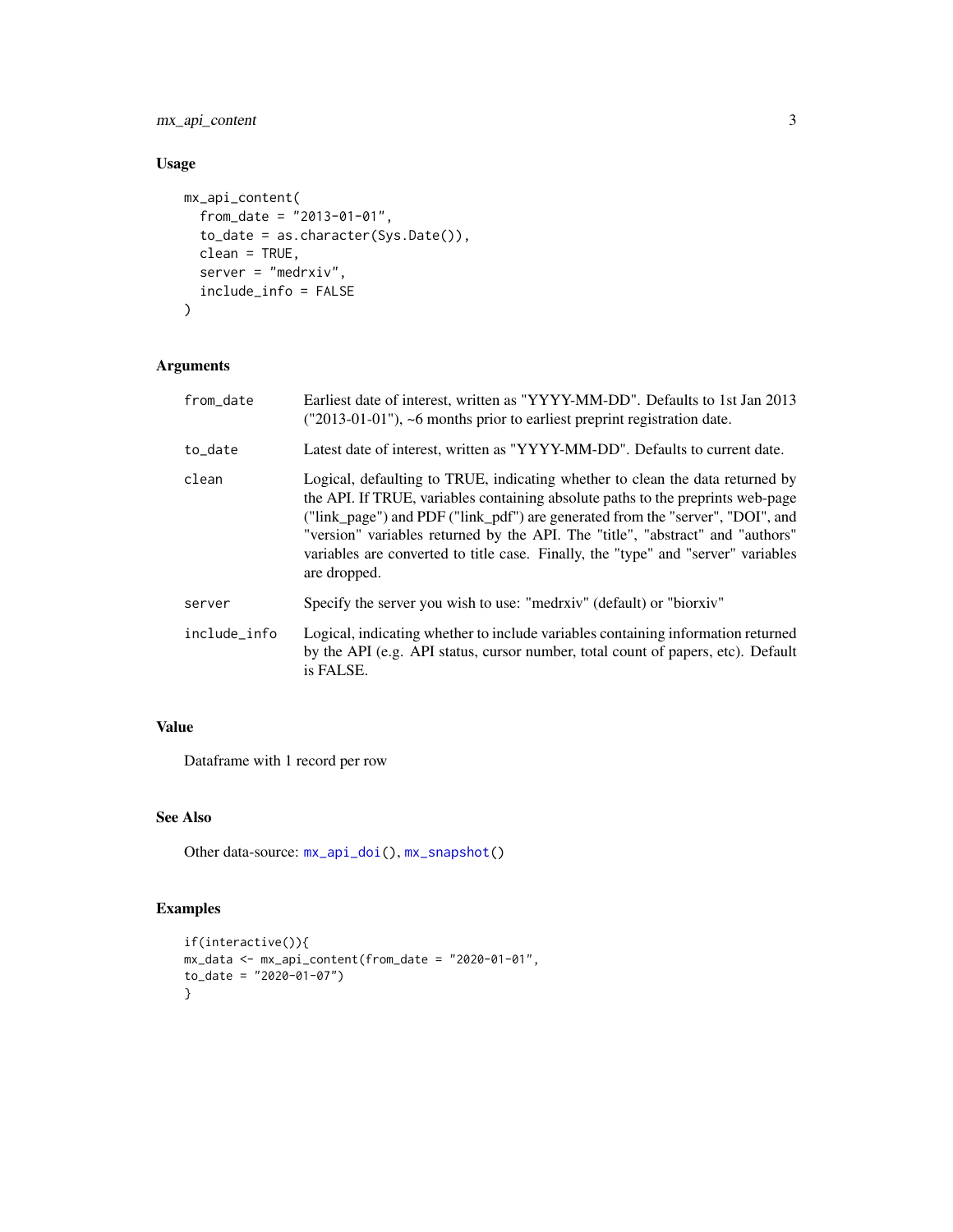<span id="page-3-1"></span><span id="page-3-0"></span>

#### Description

Provides programmatic access to data on a single preprint identified by a unique Digital Object Identifier (DOI).

#### Usage

mx\_api\_doi(doi, server = "medrxiv", clean = TRUE)

#### Arguments

| doi    | Digital object identifier of the preprint you wish to retrieve data on.                                                                                                                                                                                                                                                                                                                                                                   |
|--------|-------------------------------------------------------------------------------------------------------------------------------------------------------------------------------------------------------------------------------------------------------------------------------------------------------------------------------------------------------------------------------------------------------------------------------------------|
| server | Specify the server you wish to use: "medrativ" (default) or "biorxiv"                                                                                                                                                                                                                                                                                                                                                                     |
| clean  | Logical, defaulting to TRUE, indicating whether to clean the data returned by<br>the API. If TRUE, variables containing absolute paths to the preprints web-page<br>("link_page") and PDF ("link_pdf") are generated from the "server", "DOI", and<br>"version" variables returned by the API. The "title", "abstract" and "authors"<br>variables are converted to title case. Finally, the "type" and "server" variables<br>are dropped. |

#### Value

Dataframe containing details on the preprint identified by the DOI.

#### See Also

Other data-source: [mx\\_api\\_content\(](#page-1-1)), [mx\\_snapshot\(](#page-8-1))

#### Examples

```
if(interactive()){
mx_data <- mx_api_doi("10.1101/2020.02.25.20021568")
}
```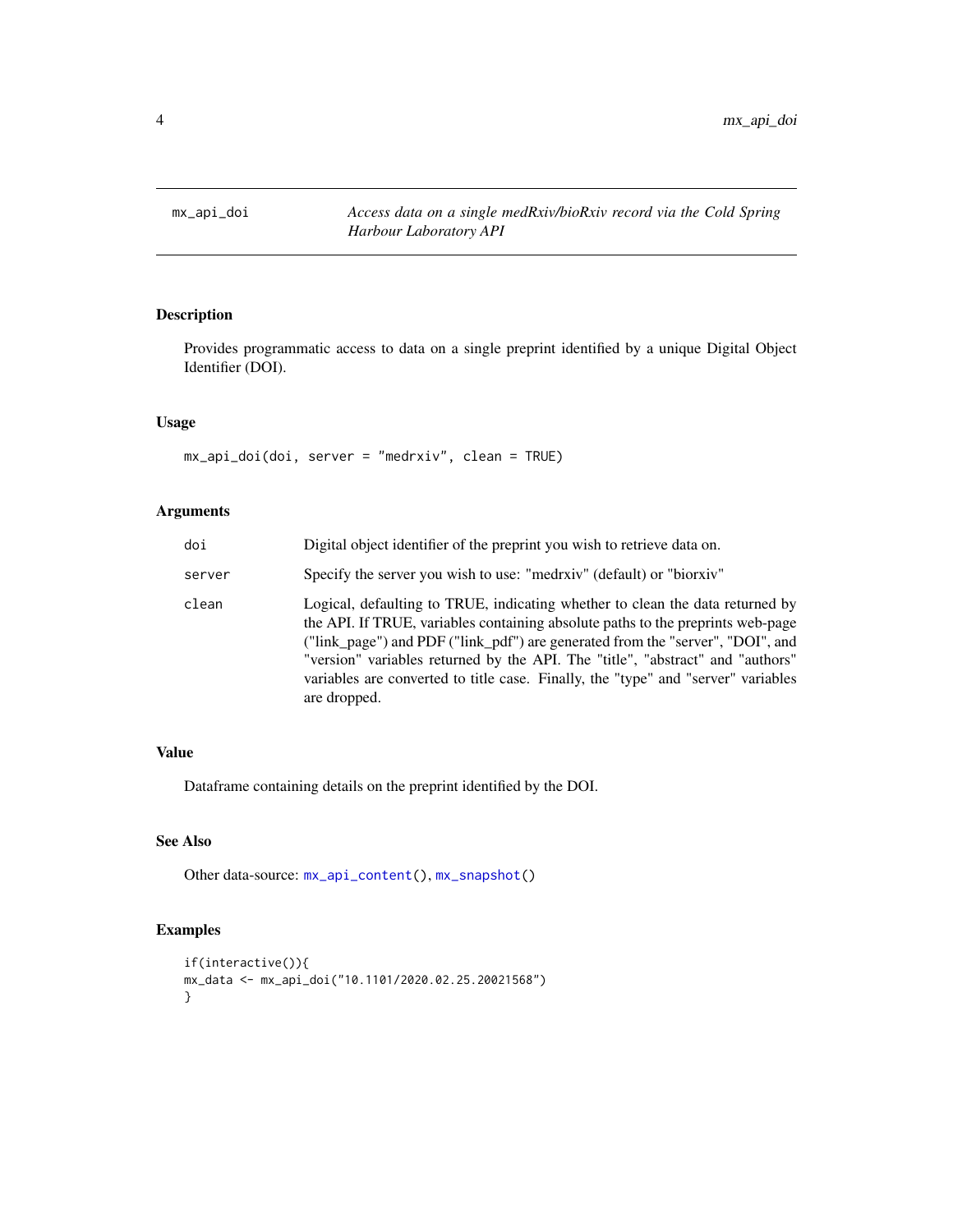<span id="page-4-0"></span>

#### Description

Inspired by the varying capitalisation of "NCOV" during the coronavirus pandemic (e.g. ncov, nCoV, NCOV, nCOV), this function allows for all possible configurations of lower- and upper-case letters in your search term.

#### Usage

mx\_caps(x)

#### Arguments

x Search term to be formatted

#### Value

The input string is return, but with each non-space character repeated in lower- and upper-case, and enclosed in square brackets. For example, mx\_caps("ncov") returns "[Nn][Cc][Oo][Vv]"

#### Examples

query <- c("coronavirus", mx\_caps("ncov"))

```
mx_search(mx_snapshot("6c4056d2cccd6031d92ee4269b1785c6ec4d555b"), query)
```
<span id="page-4-1"></span>mx\_crosscheck *Check how up-to-date the maintained medRxiv snapshot is*

#### Description

Provides information on how up-to-date the maintained medRxiv snapshot provided by 'mx\_snapshot()' is by checking whether there have been any records added to, or updated in, the medRxiv repository since the last snapshot was taken.

#### Usage

mx\_crosscheck()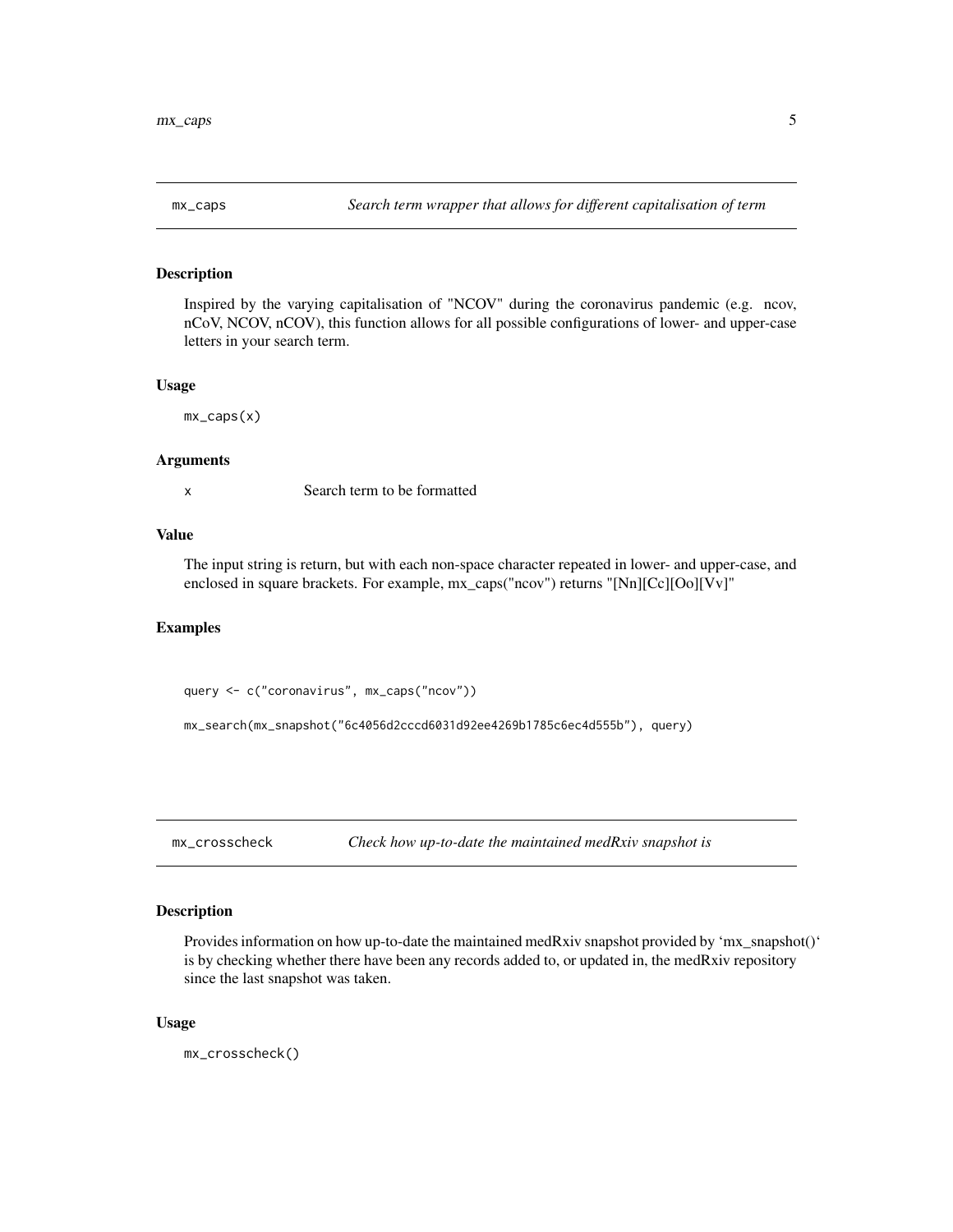#### <span id="page-5-0"></span>See Also

Other helper: [mx\\_download\(](#page-5-1)), [mx\\_export\(](#page-6-1))

#### Examples

mx\_crosscheck()

<span id="page-5-1"></span>mx\_download *Download PDF's of preprints returned by a search*

#### Description

Download PDF's of all the papers in your search results

#### Usage

```
mx_download(
  mx_results,
  directory,
  create = TRUE,
  name = c("ID", "DOI"),print_update = 10
\mathcal{L}
```
#### Arguments

| mx_results   | Vector containing the links to the medRxiv PDFs                                                       |
|--------------|-------------------------------------------------------------------------------------------------------|
| directory    | The location you want to download the PDF's to                                                        |
| create       | TRUE or FALSE. If TRUE, creates the directory if it doesn't exist                                     |
| name         | How to name the downloaded PDF. By default, both the ID number of the record<br>and the DOI are used. |
| print_update | How frequently to print an update                                                                     |

#### See Also

Other helper: [mx\\_crosscheck\(](#page-4-1)), [mx\\_export\(](#page-6-1))

#### Examples

```
mx_results <- mx_search(mx_snapshot(), query = "10.1101/2020.02.25.20021568")
mx_download(mx_results, directory=tempdir())
```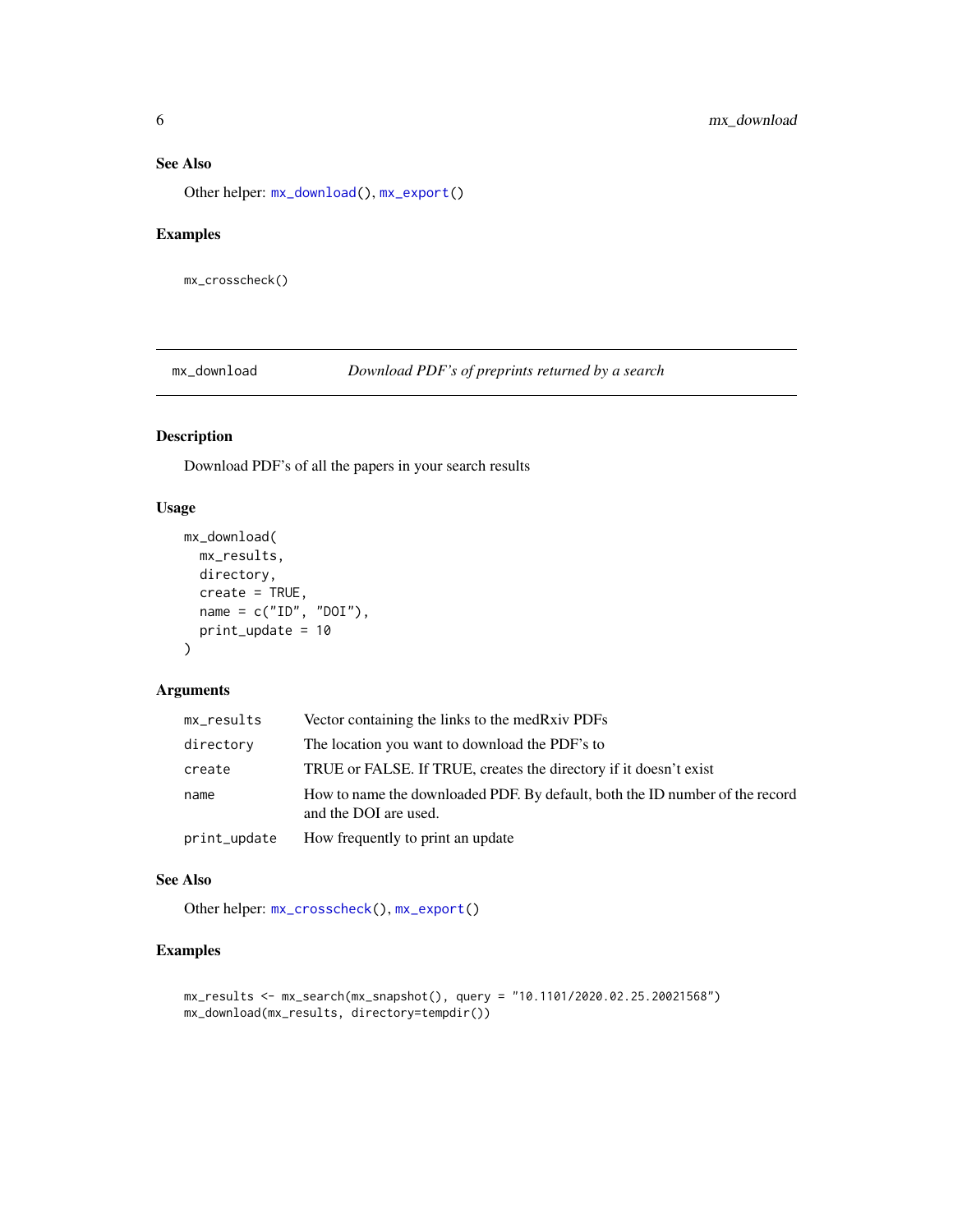<span id="page-6-1"></span><span id="page-6-0"></span>

#### Description

Export references for preprints returning by a search to a .bib file

#### Usage

mx\_export(data, file = "medrxiv\_export.bib")

#### Arguments

| data | Dataframe returned by mx_search() or mx_api_*() functions  |
|------|------------------------------------------------------------|
| file | File location to save to. Must have the bib file extension |

#### Value

Exports a formatted .BIB file, for import into a reference manager

#### See Also

Other helper: [mx\\_crosscheck\(](#page-4-1)), [mx\\_download\(](#page-5-1))

#### Examples

```
mx_results <- mx_search(mx_snapshot(), query = "brain")
mx_export(mx_results, tempfile(fileext = ".bib"))
```
<span id="page-6-2"></span>

| mx_reporter | Search and print output for individual search items |
|-------------|-----------------------------------------------------|
|-------------|-----------------------------------------------------|

#### Description

Search and print output for individual search items

#### Usage

```
mx_reporter(mx_data, num_results, query, fields, deduplicate, NOT)
```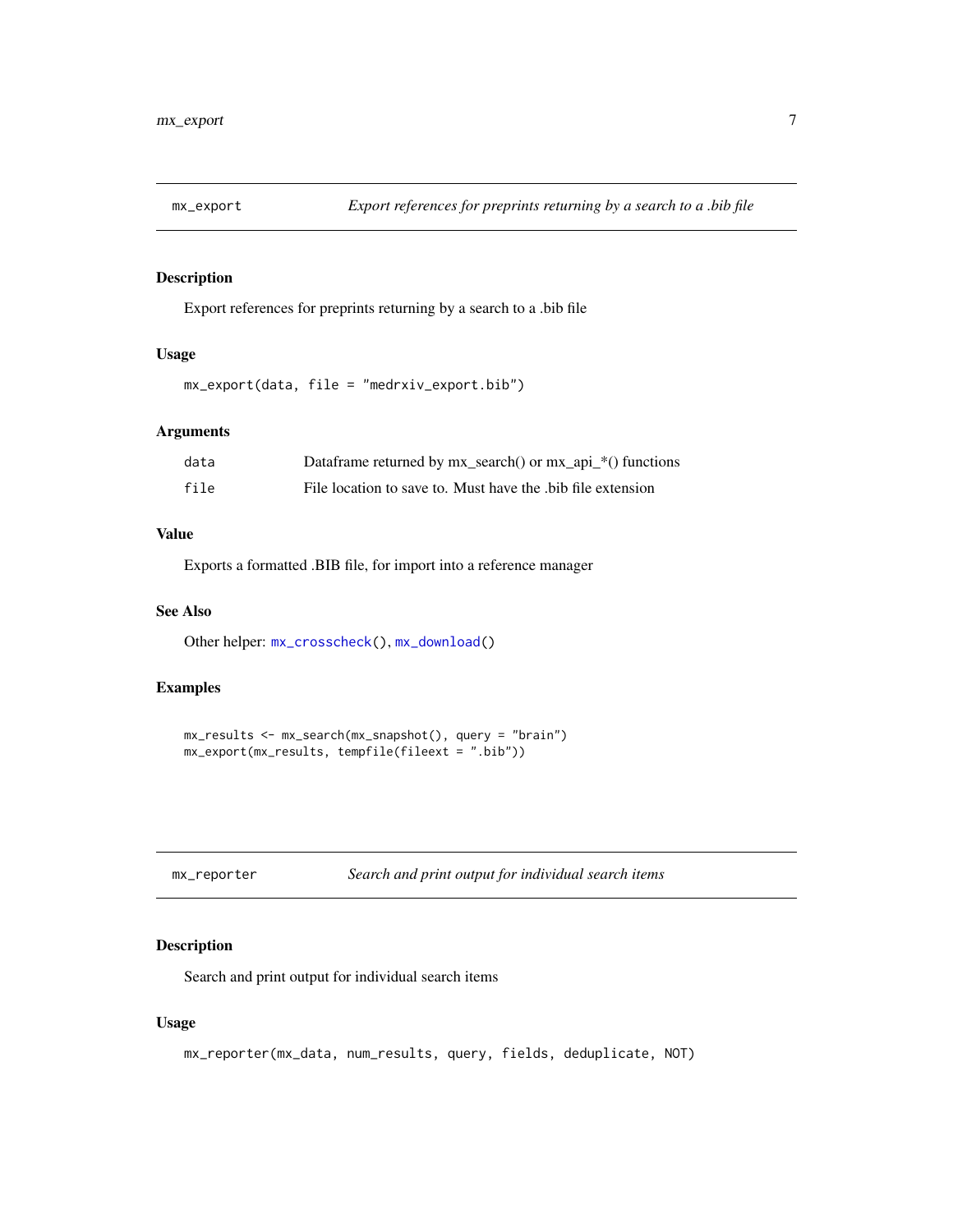#### <span id="page-7-0"></span>Arguments

| mx_data     | The mx dataset filtered for the date limits                                                   |
|-------------|-----------------------------------------------------------------------------------------------|
| num_results | The number of results returned by the overall search                                          |
| query       | Character string, vector or list                                                              |
| fields      | Fields of the database to search - default is Title, Abstract, Authors, Category,<br>and DOI. |
| deduplicate | Logical. Only return the most recent version of a record. Default is TRUE.                    |
| <b>NOT</b>  | Vector of regular expressions to exclude from the search. Default is "".                      |

#### See Also

Other main: [mx\\_search\(](#page-7-1)), [print\\_full\\_results\(](#page-9-1)), [run\\_search\(](#page-9-2))

<span id="page-7-1"></span>mx\_search *Search preprint data*

#### Description

Search preprint data

#### Usage

```
mx_search(
  data = NULL,
  query = NULL,
  fields = c("title", "abstract", "authors", "category", "doi"),
  from_date = NULL,
  to_date = NULL,
  auto_caps = FALSE,
  NOT = ",
  deduplicate = TRUE,
  report = FALSE\mathcal{L}
```
#### Arguments

| data      | The preprint dataset that is to be searched, created either using $mx$ api_content()<br>or $mx$ _snapshot()                                    |
|-----------|------------------------------------------------------------------------------------------------------------------------------------------------|
| query     | Character string, vector or list                                                                                                               |
| fields    | Fields of the database to search - default is Title, Abstract, Authors, Category,<br>and DOI.                                                  |
| from date | Defines earliest date of interest. Written in the format "YYYY-MM-DD". Note,<br>records published on the date specified will also be returned. |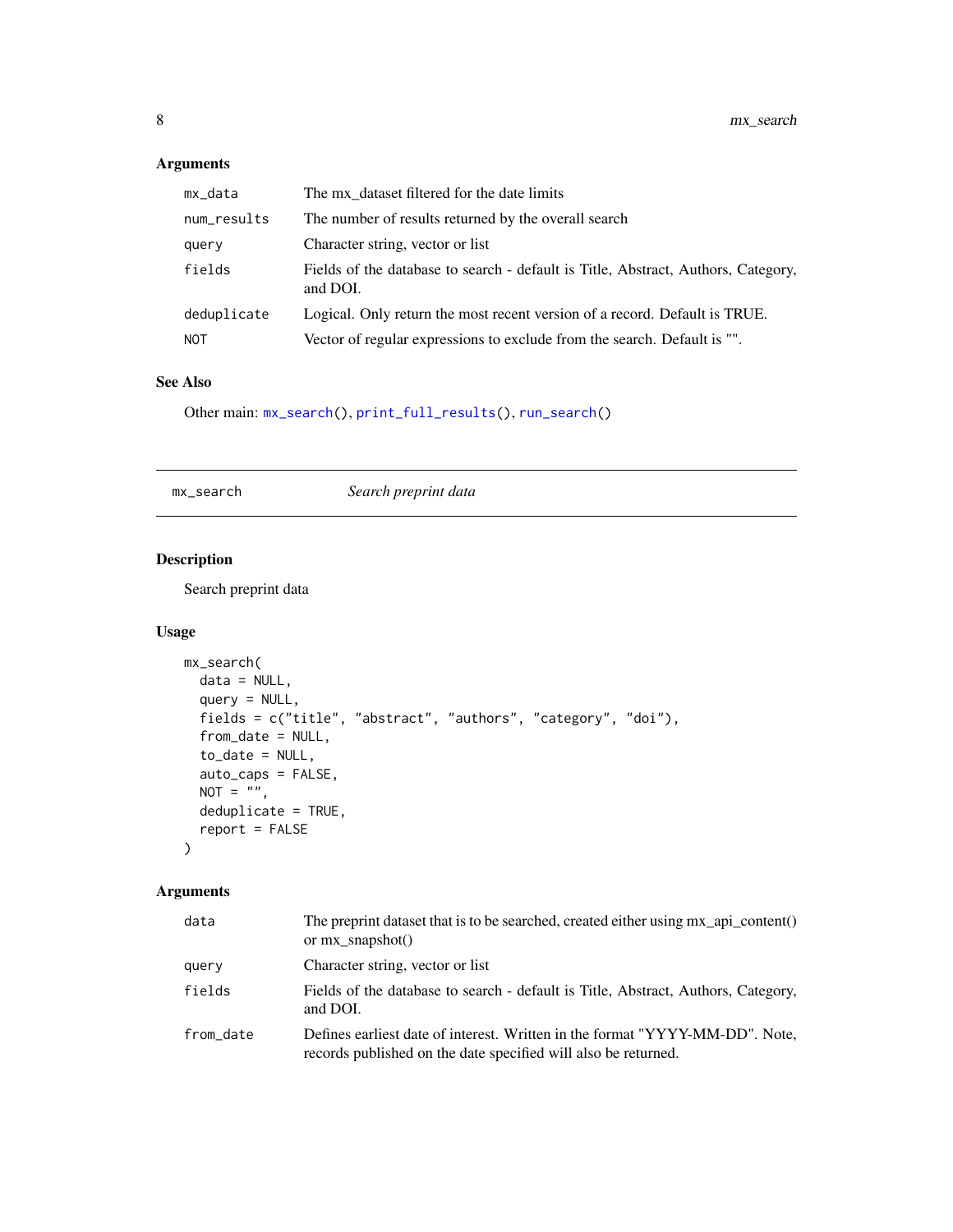<span id="page-8-0"></span>

| to_date     | Defines latest date of interest. Written in the format "YYYY-MM-DD". Note,<br>records published on the date specified will also be returned.                                                                                                                                                                                                                                                                                                                                                                                                                                                              |
|-------------|-----------------------------------------------------------------------------------------------------------------------------------------------------------------------------------------------------------------------------------------------------------------------------------------------------------------------------------------------------------------------------------------------------------------------------------------------------------------------------------------------------------------------------------------------------------------------------------------------------------|
| auto_caps   | As the search is case sensitive, this logical specifies whether the search should<br>automatically allow for differing capitalisation of search terms. For example,<br>when TRUE, a search for "dementia" would find both "dementia" but also "De-<br>mentia". Note, that if your term is multi-word (e.g. "systematic review"), only<br>the first word is automatically capitalised (e.g your search will find both "sys-<br>tematic review" and "Systematic review" but won't find "Systematic Review".<br>Note that this option will format terms in the query and NOT arguments (if ap-<br>plicable). |
| <b>NOT</b>  | Vector of regular expressions to exclude from the search. Default is "".                                                                                                                                                                                                                                                                                                                                                                                                                                                                                                                                  |
| deduplicate | Logical. Only return the most recent version of a record. Default is TRUE.                                                                                                                                                                                                                                                                                                                                                                                                                                                                                                                                |
| report      | Logical. Run mx_reporter. Default is FALSE.                                                                                                                                                                                                                                                                                                                                                                                                                                                                                                                                                               |
|             |                                                                                                                                                                                                                                                                                                                                                                                                                                                                                                                                                                                                           |

#### See Also

Other main: [mx\\_reporter\(](#page-6-2)), [print\\_full\\_results\(](#page-9-1)), [run\\_search\(](#page-9-2))

#### Examples

```
# Using the daily snapshot
mx\_results \leq mx\_search(data = mx\_snapshot(), query = "dematic")
```
<span id="page-8-1"></span>

| mx_snapshot | Access a static snapshot of the medRxiv repository |  |
|-------------|----------------------------------------------------|--|
|             |                                                    |  |

#### Description

[Available for medRxiv only] Rather than downloading a copy of the medRxiv database from the API, which can become unavailable at peak usage times, this allows users to import a maintained static snapshot of the medRxiv repository.

#### Usage

```
mx_snapshot(commit = "master")
```
#### Arguments

commit Commit hash for the snapshot, taken from https://github.com/mcguinlu/medrxivrdata. Allows for reproducible searching by specifying the exact snapshot used to perform the searches. Defaults to "master", which will return the most recent snapshot.

#### Value

Formatted dataframe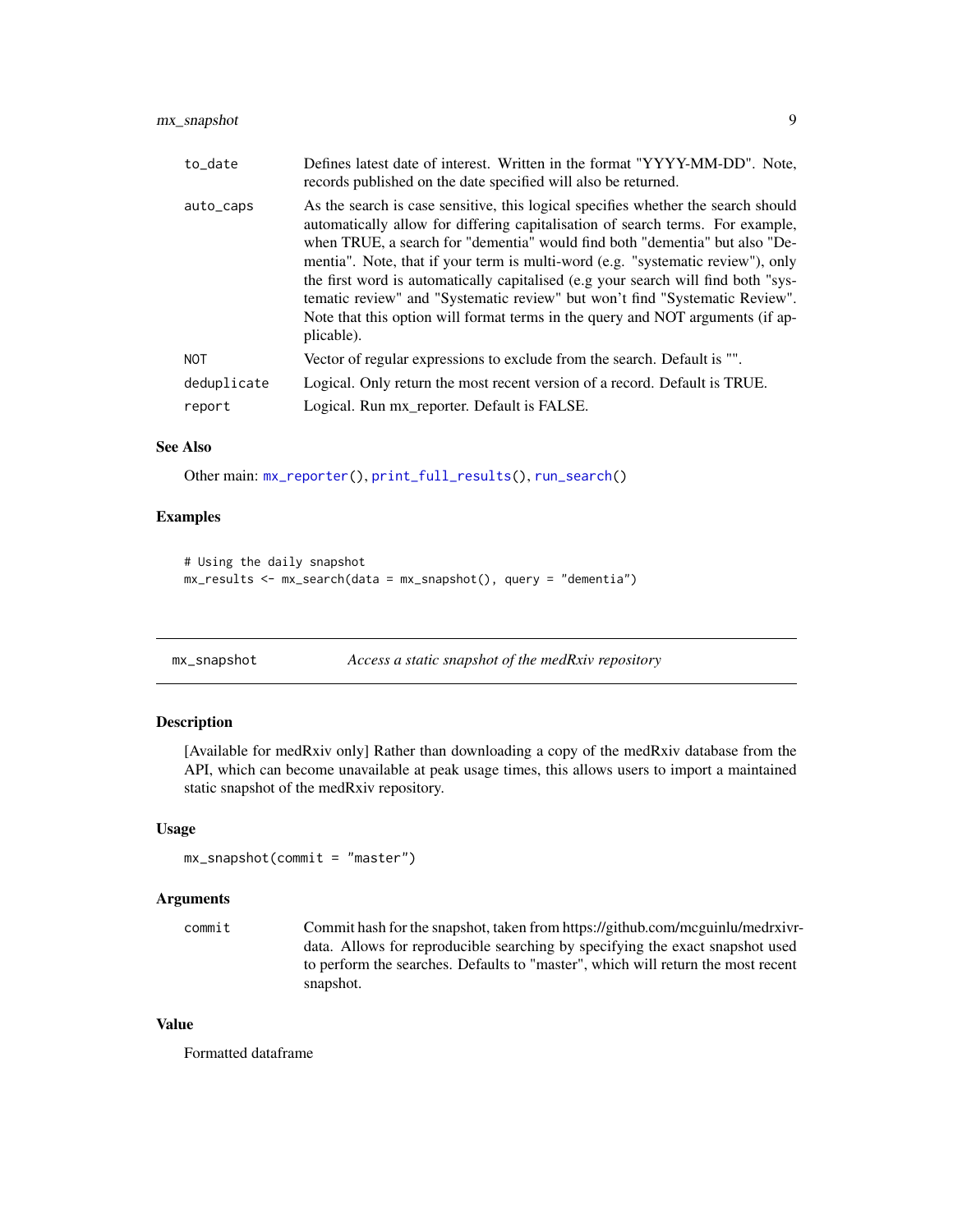#### See Also

Other data-source: [mx\\_api\\_content\(](#page-1-1)), [mx\\_api\\_doi\(](#page-3-1))

#### Examples

```
mx_data <- mx_snapshot()
```
<span id="page-9-1"></span>print\_full\_results *Search for terms in the dataset*

#### Description

Search for terms in the dataset

#### Usage

```
print_full_results(num_results, deduplicate)
```
#### Arguments

| num results | number of searched terms returned                                          |
|-------------|----------------------------------------------------------------------------|
| deduplicate | Logical. Only return the most recent version of a record. Default is TRUE. |

#### See Also

Other main: [mx\\_reporter\(](#page-6-2)), [mx\\_search\(](#page-7-1)), [run\\_search\(](#page-9-2))

<span id="page-9-2"></span>run\_search *Search for terms in the dataset*

#### Description

Search for terms in the dataset

#### Usage

```
run_search(mx_data, query, fields, deduplicate, NOT = "")
```
<span id="page-9-0"></span>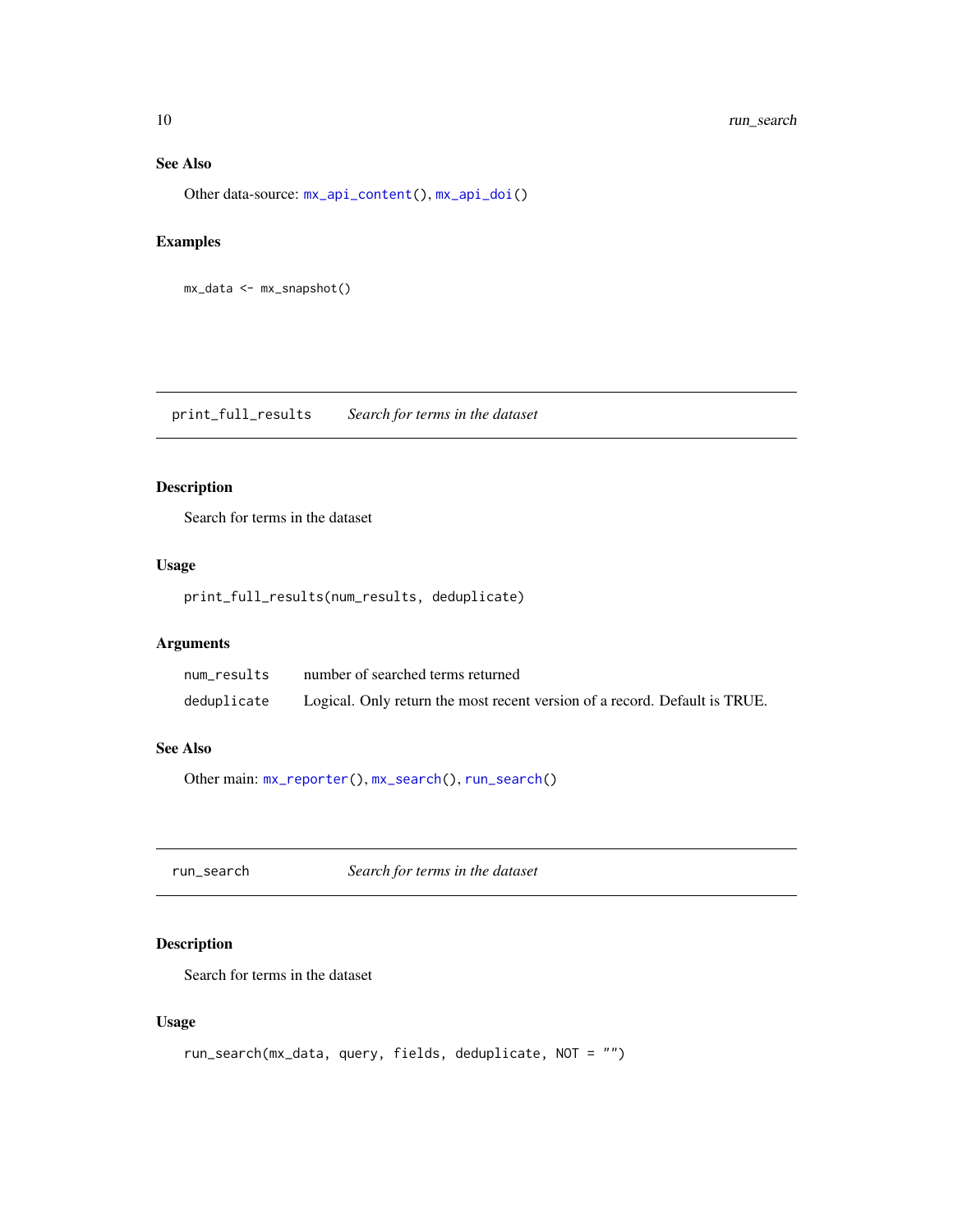#### <span id="page-10-0"></span>run\_search 11

#### Arguments

| mx_data     | The mx dataset filtered for the date limits                                                   |
|-------------|-----------------------------------------------------------------------------------------------|
| query       | Character string, vector or list                                                              |
| fields      | Fields of the database to search - default is Title, Abstract, Authors, Category,<br>and DOI. |
| deduplicate | Logical. Only return the most recent version of a record. Default is TRUE.                    |
| <b>NOT</b>  | Vector of regular expressions to exclude from the search. Default is NULL.                    |

#### See Also

Other main: [mx\\_reporter\(](#page-6-2)), [mx\\_search\(](#page-7-1)), [print\\_full\\_results\(](#page-9-1))